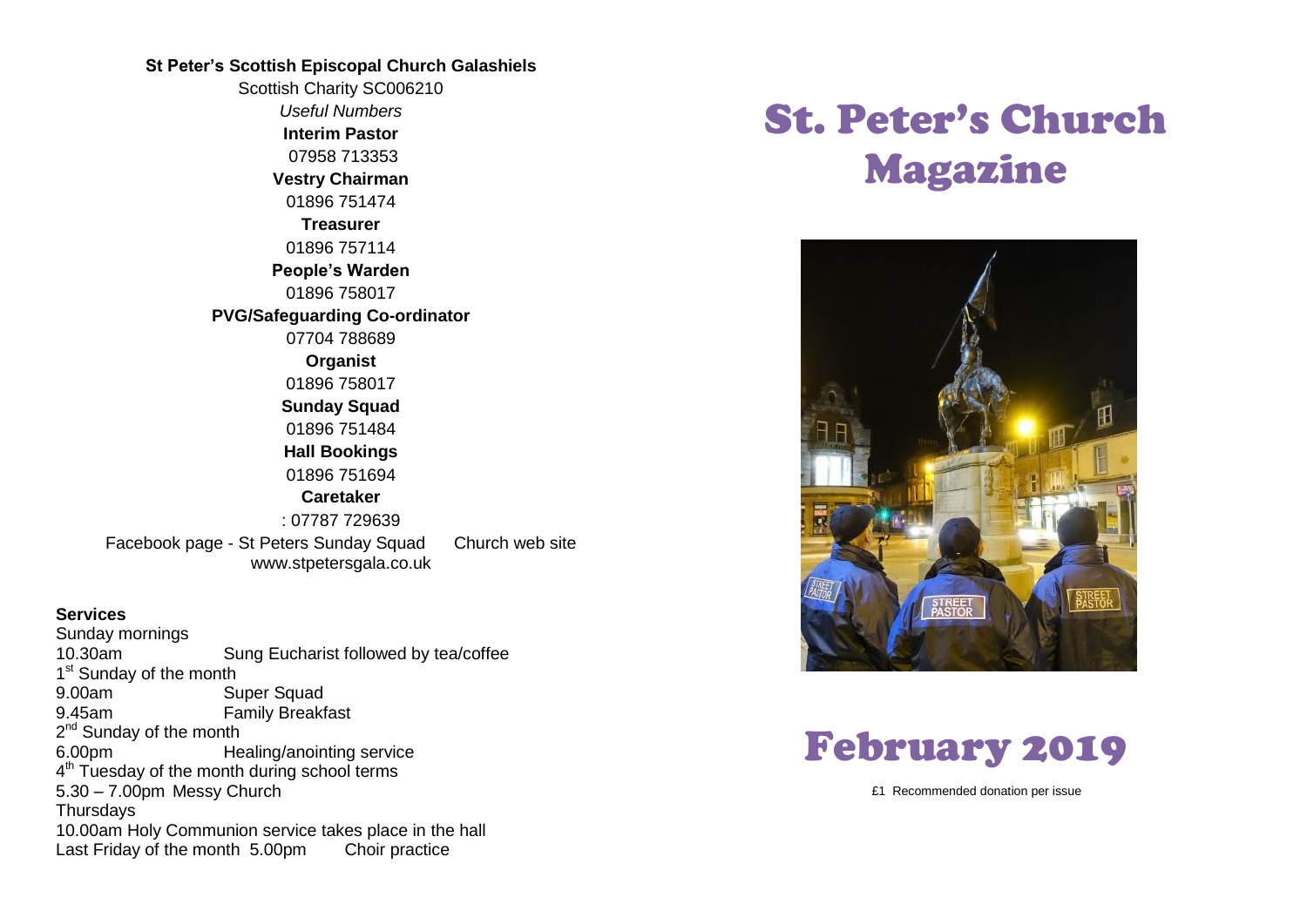## **Shared Leadership Team**

Susan Boorman Sheena Cossar Karen Ellis John Maltman Nancy Muir Monica Reynolds

#### **Church Diary February**

| Fri 1 <sup>st</sup>       | 8.00pm - 8.00am BB's sleepover           |
|---------------------------|------------------------------------------|
| Sun 3rd                   | 9.00am Super Squad                       |
|                           | 9.45am Family breakfast                  |
|                           | 10.30am Sung Eucharist                   |
| Thurs 7th                 | 10am Communion                           |
| Sat 9 <sup>th</sup>       | 12.30 Soup 'n' Pud                       |
| Sun 10 <sup>th</sup>      | 10.30am Sung Eucharist, Rev John Evans   |
|                           | 2.00pm Food bank meeting in hall         |
|                           | 6.00pm Healing service                   |
| Mon 11 <sup>th</sup>      | 7.00pm BB's meeting                      |
| Thurs 14 <sup>th</sup>    | 10.00am Communion                        |
| Sun 17 <sup>th</sup>      | 10.30 Sung Eucharist                     |
| Mon $18th$                | 7.30pm SLT meeting @ Sheena's            |
| Thurs 21 <sup>st</sup>    | 10.00am Communion                        |
| Fri $22^{nd}$             | 5.00pm Choir Practice                    |
| Sat 23 <sup>rd</sup>      | Clean up Rectory                         |
| Sun $24^{\text{th}}$      | 10.30am Sung Eucharist, Rev Sarah Kilbey |
| Mon $25th$                | 6.30pm Bottle top sort                   |
| Tues 26 <sup>th</sup>     | 7.30pm Vestry meeting                    |
| Thurs 28 <sup>th</sup>    | 10.00am Communion                        |
| Sun $30th$                | 10.30am Sung Eucharist, Rev Sarah Kilbey |
| Fri 1 <sup>st</sup> March | 7.00pm World Day of Prayer @ St Peter's  |
| Sun $3rd$                 | 10.30am Sung Eucharist                   |
| Tues $5th$                | 6.00pm Shrove Tuesday pancakes in hall   |
|                           |                                          |

# **BOOKING THE CHURCH AND/OR HALL FOR MEETINGS**



From the start of February I am very happy to say that Al Christie will be taking over the booking of the church and hall for the various groups that use our facilities. Contact Al via e-mail maryandal@tiscali.co.uk or phone 01896 755480



### **Emergency Prayer Circle**

This is a group in the church which prays for people at times of special need. If you know of a member of your family or a friend facing crisis or difficulty who would be grateful of such confidential support Call 01896 831418 or 01896 751484



Roslynn, Darrin, Steph, Emily & Holly, Joan, Sheila, (Katie, Stephanie, Ted, April, Finn & Joan), the Ellis family, 6 year old Joe and his family, Miriam, Andrew, Liz, Helen. Simon & Oliver, (William, Bethany, Katie & John), Patricia

*Please e-mail additional names for inclusion to smstcg1945@gmail.com unless otherwise stated they will remain on the prayer tree for two weeks*



**February Anniversary of Baptism** 13<sup>th</sup> Leyton Robertson



#### **VOLUNTEERS NEEDED**

Saturday 23<sup>rd</sup> February We need to make sure that everything is ready, clean and tidy for Simon and Oliver (and Ben the cat) to move in to the Rectory on Monday 25<sup>th</sup> February. Talk to Karen if you will be available.

#### **CHURCH FLOWERS**

I am sure we are always delighted with the arrangements of the flowers in the church. There is a rota but I think we frequently forget to put our names down to help or even forget to put the date in our diaries and then don't show up to do them. This means that the majority or the work is done by Karen and she gives many hours of her time to arrange the flowers and keep them watered.



I know I was stunned by the beauty of the church over the Christmas period. I was also stunned to discover that Karen had

done it all without any help and it took her about 6 hours to make St Peter's look wonderful for all the extra services when we have a lot of visitors attending. We owe her a huge debt of gratitude – so THANK YOU KAREN.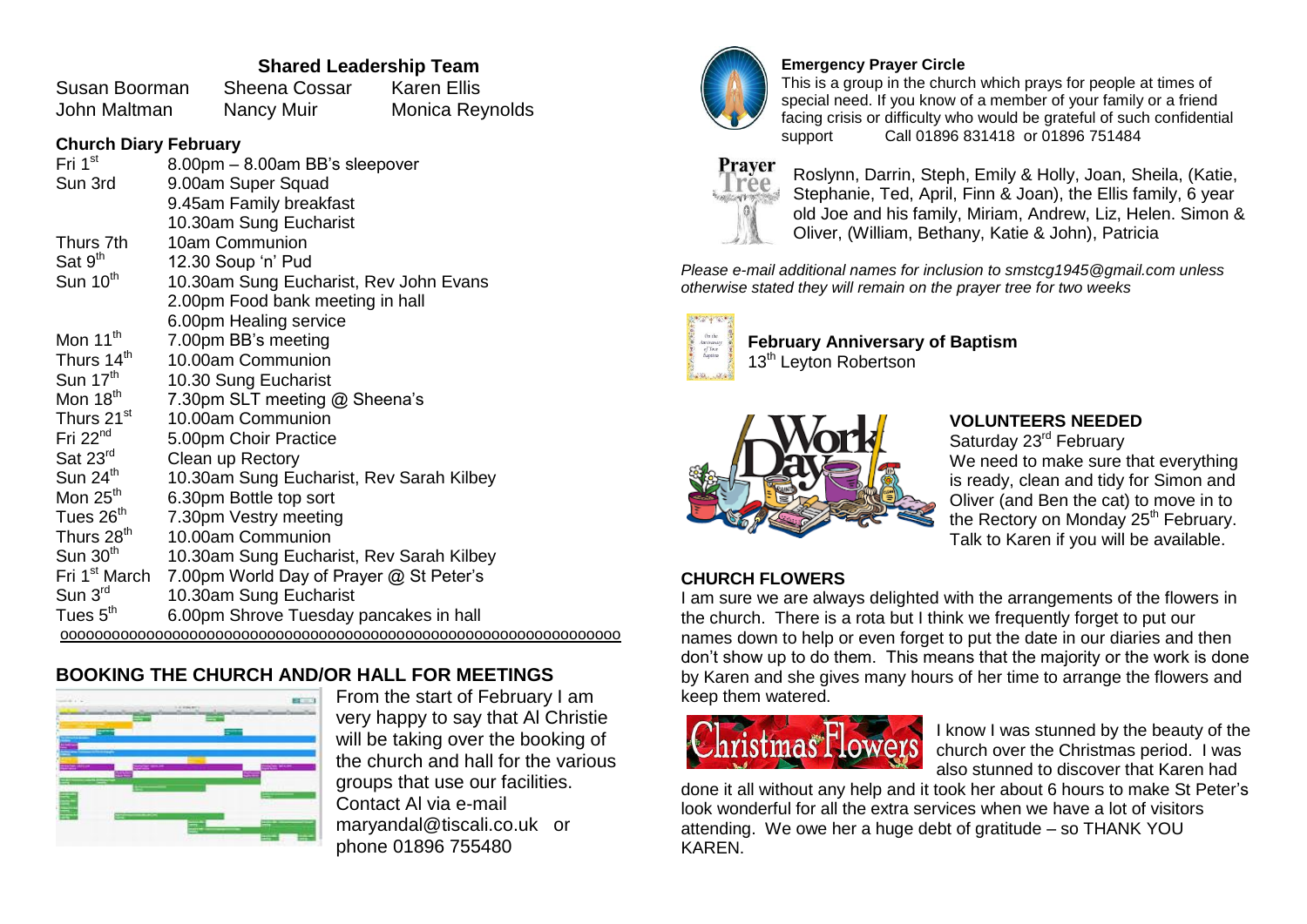## **IN THE STEPS OF THE CELTIC SAINTS**



Hi Sheena

Thank you for your recent visit to our shop and for your interest in our knitting group.

We hold our group on a Friday morning between 10am and 12am approx. It is open to everyone who has an interest in knitting or crochet. We have in the past even had some people who did a bit of

embroidery. We have very experienced knitters, intermediate knitters and some beginners. More than happy to help anyone learn this new craft. It is a lovely group of all ages which seems to keep growing each year. It was started by myself as a community based project to help with loneliness, depression, loss of confidence etc. and has become a staple part of my shop on a Friday morning.

There is tea/coffee/biscuits supplied. Free of charge although we do put a donation tin out should any one wish to place a small donation. This year we used money from the donation tin to put a hamper of food to the Hope Charity.

Our knitting group makes things that we can put to other good causes - for example, we kint twiddle muffs that we give to the unit at the BGH for Dementia/Parkinson and premature baby hats. This year we also knitted/crocheted 100 poppies for our remembrance window which was a talking point with customers. We've made pom pom's to decorate Douglas Bridge when we first opened with St Peter's Brownies not only helping make some pom pom's but also they had the honour of cutting our ribbon on our opening day.

The aim of my shop is to be very much community focussed as I am a strong believer in this.



*Christine Swinney, Shop Manager, British Red Cross, Galashiels*



Charity worker Dr Mark Calder will begin 14 ultramarathons to retrace the steps of [Celtic](https://www.thenational.scot/search/?search=Celtic&topic_id=8968) saints. It will take the 36-year-old over ancient pilgrim routes in [Scotland](https://www.thenational.scot/search/?search=Scotland&topic_id=9026) and Northern England over the next 8 months.



He will be on St Cuthbert's Way - Melrose to Lindisfarne - from 20<sup>th</sup> March.

Mark, who works for Embrace The Middle East, is raising funds to help refugees who fled Daesh return to their homes through his Running Home 2019 challenge.

He said: "There are similarities between pilgrimages and ultramarathons – they have these intense highs and lows.

The total distance of 1,725 miles of the Pilgrim Ways is the same as the distance from Baghdad to Damascus to Beirut to Jerusalem to Tel Aviv to Cairo and back to Baghdad – the capitals of the countries where Embrace the Middle East works. There's this idea of journeys being transformative – it's a chance to think about the actual saints whose footsteps I'll be following in. It also ties in with the aspiration of homecoming for these refugees in the Middle East who have been displaced by war. I want to take the pilgrimage aspect seriously and use it for a time of reflection"

A friend will provide help and drive a support motor home. To donate, visit the page **[www.runninghome2019.co.uk](http://www.runninghome2019.co.uk/)**.



Yes I know it is a bit early to be thinking about Easter however the Meaningful Chocolate Company needs to know how many Fai Trade eggs need to made this year and have asked us to order what we need for the church as soon as possible.

We will need some for the Super Squad children and Messy Church but some of you might like to order some for your families. There is a sheet at the back of church for you to sign. Thanks Sheena

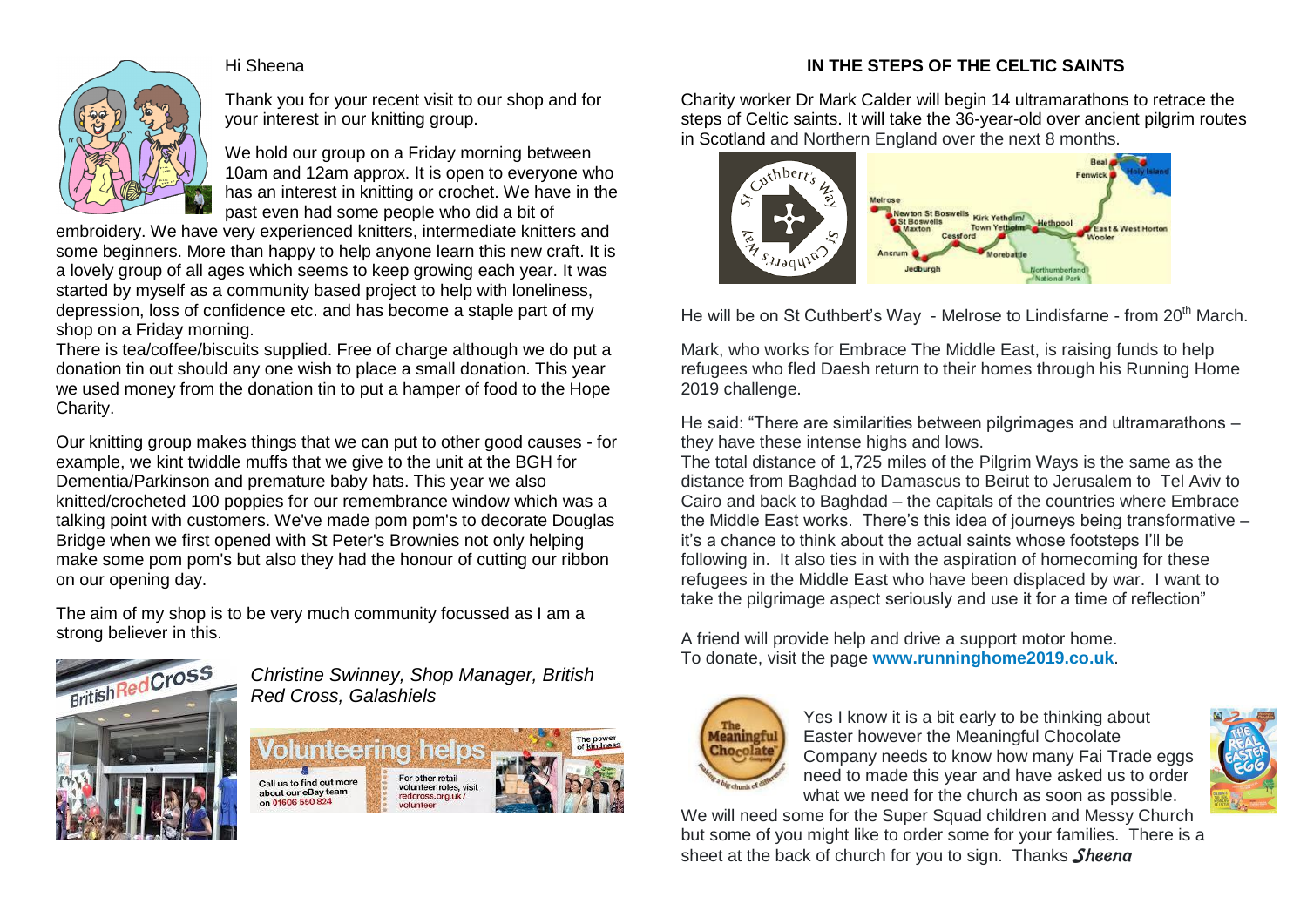

## **ATC Talks**

At our service on Sunday 20<sup>th</sup> January members of

the ATC came to give the talks they had prepared for Remembrance Sunday. (They couldn't give them on 11<sup>th</sup> November last year because the time of the Parade in Galashiels was changed and so the Squadron was unable to attend our service in St Peter's) The talks were based on the three centenaries being commemorated in 2018



# **100 Years of the RAF**

The RAF was founded on 1<sup>st</sup> April 2018, just at the end on WW1. It was formed by the merging of the Royal Flying Corps and the Royal Naval Air Service and was the largest air force in the world.

The RAF was founded by Hugh Trenchard, 1<sup>st</sup> Viscount Trenchard. One of the first bases was at RAF Andover, where the original college was. Cranwell, started in 1919, is still the location of initial training for RAF officers.

There have been many heroes over the century. Edward 'Mick' Mannock was the highest scoring ace of WW1 and James 'Jonny' Jonson in WW2. Douglas Bader served in WW2 in spite of losing both legs in a pre-war flying accident. Guy Gibson, the leader of the audacious Dambusters raid, had initially been rejected by the RAF. Ronald J. Mitchell created the Supermarine Spitfire which entered service in March 1936.

The first jet was the Gloster Meteor introduced in July 1944. By 1974 the force was using the most modern fighter technology in the Panavia Tornado. The RAF is currently using the Tornado GR4. The base at RAF Leuchars was home to the tornados after the Cold War. It was also the first base for the Eurofighter Typhoon, the RAF's current front-line fighting tool which entered service in March 1994. It has guarded our airspace for 25 years.

Other aircraft used by the RAF today are – the Voyager for tanker transport, the Hercules and Atlas for cargo and several helicopters to aid in the front line.

that the Holy Spirit surrounds us at all times, what other reaction would you expect?

Street Pastors undergo a considerable amount of training. Much of this is done locally, although we also tap into training elsewhere, often in Edinburgh or Stirling. There are some twelve training modules to be covered over two years.

Street Pastors is an amazing way of bringing Christ's peace to our streets. Why not come out as an observer for a few hours to experience what happens?

Duncan Cameron (co-ordinator) Tel: 01896 758248



#### **STORIES FROM THE STREETS**

*"In January 2018, I was out with the Hawick patrol. It was in the early hours and the temperature was -3 degrees. We came across a young man who was slumped across a bin,* 

*intoxicated. He was unable to tell us his name, nor was he able to tell us where he lived, just indicated that it was somewhere …." over there…."*

*We assisted as best as we could but felt helpless, we knew we couldn't just leave him as hypothermia would quickly set in. We also prayed quietly to ourselves, asking for God's intervention. Within three minutes a car drew up, and out came his mother and brother who were looking for him!"*

*At the station in Galashiels, a couple came off the train and headed towards the Interchange. The lady double backed to speak to the team. She said she had been brought up in the Church but had fallen away and become 'the black sheep' of the family, taking drink and Valium. The team assured the lady that God still loved her 'whether she liked it or not' and offered to pray for her, which she readily accepted. At 1am, the team prayed with the lady outside the Interchange. The team leader gave the lady a copy of 'The Father's Love Letter' to look at in the morning.*

*In July 2018, towards the end of a patrol in Galashiels, a little before 3am, two groups were arguing with each other, with the potential for the situation to escalate. The Team Leader prayed openly with the team for The Lord's peace to come down onto the streets. Within a couple of minutes….it started to rain*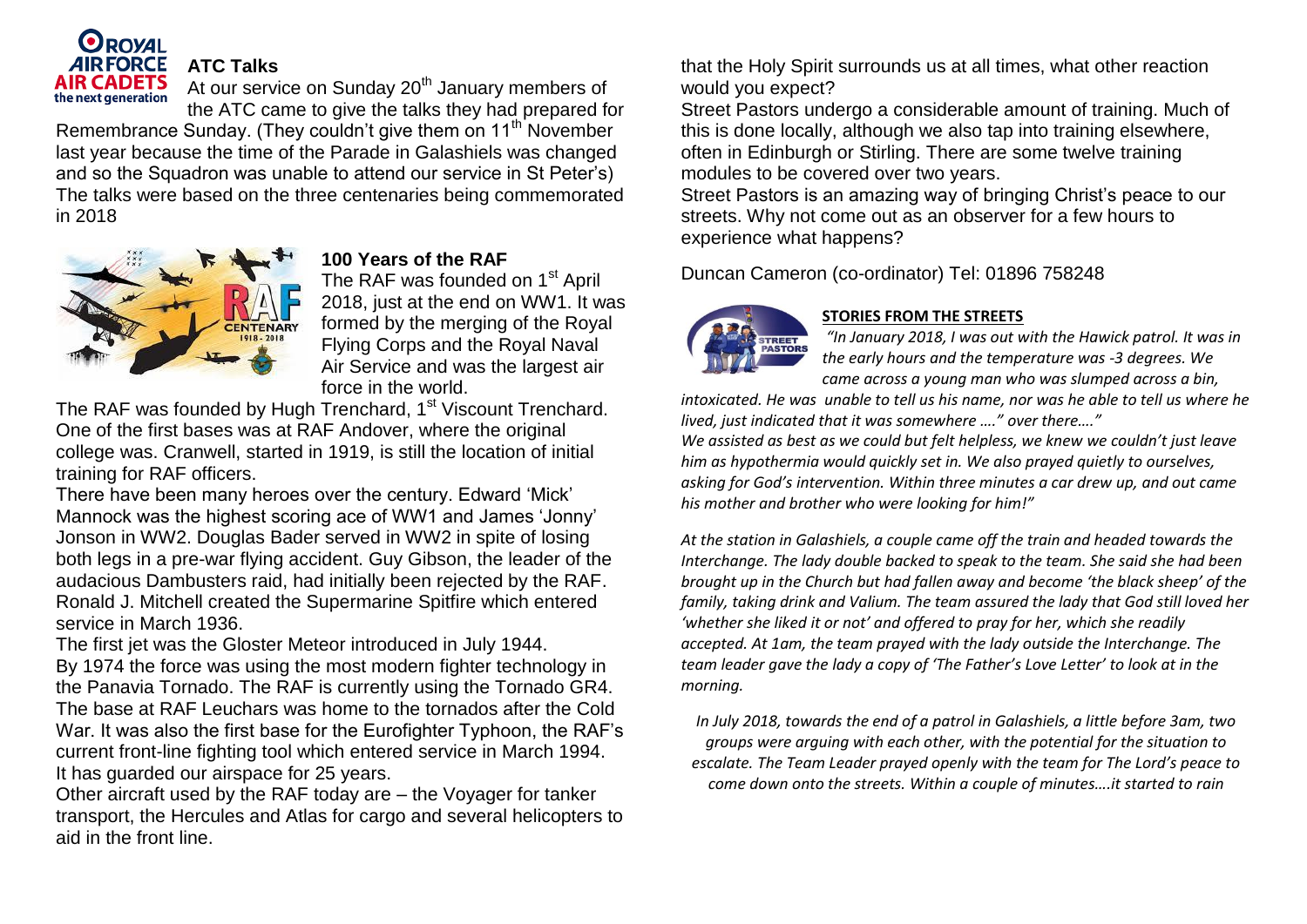One of the main areas is Overhaugh Street where the night clubs are situated. The team usually have a break about 1am and the patrol normally finishes around 3.30am.

Each team has a 'team bag' which carried various pieces of equipment. Items include: flip flops, foil blankets, woolly hats, wipes, water and a first aid kit amongst others. Each team member also carries a large supply of lollypops! Lollypops are an amazing tool to open up conversations and defuse situations. We have given away more than 8000 since we started! Flip flops are a lifesaver to young ladies who have been wearing high heels all night and are suffering the effects, often walking in bare feet. Over 1300 pairs issued! In Hawick the patrol spends quite a bit of time at the Howegate, where large numbers of youngsters often gather. Hawick also has a nightclub in Baker Street, and it's normally there that the team gather around 3am when the night club closes.

Street Pastors is interdenominational, and it's a real privilege to be working with folk from so many different Churches. A Street Pastor must be a minimum of 18 years of age; there's no upper age limit and there are Street Pastors in the UK who are in their 80s! One of the misconceptions about Street Pastors is that we there to 'Bible bash'. This just isn't true. It is an important rule of Street Pastors that we will not bring up or push our faith with people, we are there putting Christian principles into action, taking the love of Christ onto the streets. However, if someone does bring up faith matters, then yes, we will talk to them at whatever level is appropriate. You would be amazed at the conversations which have occurred! Young people are interested in Christianity and faith. We regularly pray with people on the streets, and this is done at their request, we don't in any way try to force anything on them. This is just one example of how God works with us on the streets!

Another misconception is that Street Pastors can be dangerous work and that we must receive a lot of abuse. In fact, the opposite is true. Every Street Pastor will tell you of the amazing welcome that they receive on the streets. Hugs and 'selfies' are the order of the day. In nearly three years of being out on a Saturday night I cannot think of ever having had abuse, and others will say the same. There is a total respect for Street Pastors and the work we do. And when you think

During WW2 the force was greatly expanded and is still regarded as one of the world's leading air powers in spite of being reduced from 2.200 to 192 frontline aircraft. Lewis Scott



#### **Centenary of the end of WW1**

We go back to 11<sup>th</sup> November 1918 to the Armistice between Germany and the opposing Allies when the guns fell silent. Remembrance Day is not the end of the war rather it is a step in the ending of the

Great War – the war to end all wars which we now know as World War 1.

Initially the protagonists were the central powers consisting of Germany, the Austro-Hungarian Empire, Bulgaria and the Ottoman Empire (Turkey) and the Allies – The British Empire, France, Belgium, Portugal, Romania, Serbia, Montenegro, Greece and Japan. Later on Italy (1915), USA and Brazil (1917) joined the Allies. Though neutral till 1918, 140,000 Chinese labourers worked on the Western front and half a million in Russia.

Different countires signed peace treaties at different times. 3<sup>rd</sup> March 1918 Russia signed a treaty with the Central Powers,  $15<sup>th</sup>$  March Bulgaria signed an armistice with the Allies, 30<sup>th</sup> October Turkey signed and armistice and Austro-Hungary on 3<sup>rd</sup> November. Before a peace treaty was signed 5 German seamen were shot on 21<sup>st</sup> June 1919 after they had scuttled their ships in Skapa Flow. A week later Germany signed the Treaty of Versailles with the Allies – Austria signed on  $10^{th}$  September, and Bulgaria on  $27^{th}$  November. Hungary didn't sign till  $4<sup>th</sup>$  June 1920, China didn't sign a treaty till 1921, and it took until 1923 before Turkey signed.

While we in the UK commemorated the Armistice on Remembrance Day every year we should remember that it was only the end of the hostilities which technically could have errupted again until proper Peace Treaties were signed by all combatant countries.

Dave Critchlow

*(Space has restricted Dave's article to information regarding the Armistice and Peace Treaties which saw the end of WW1. I have printed his talk and palced it on the notice board at the back of church if you would like to read it in full)*